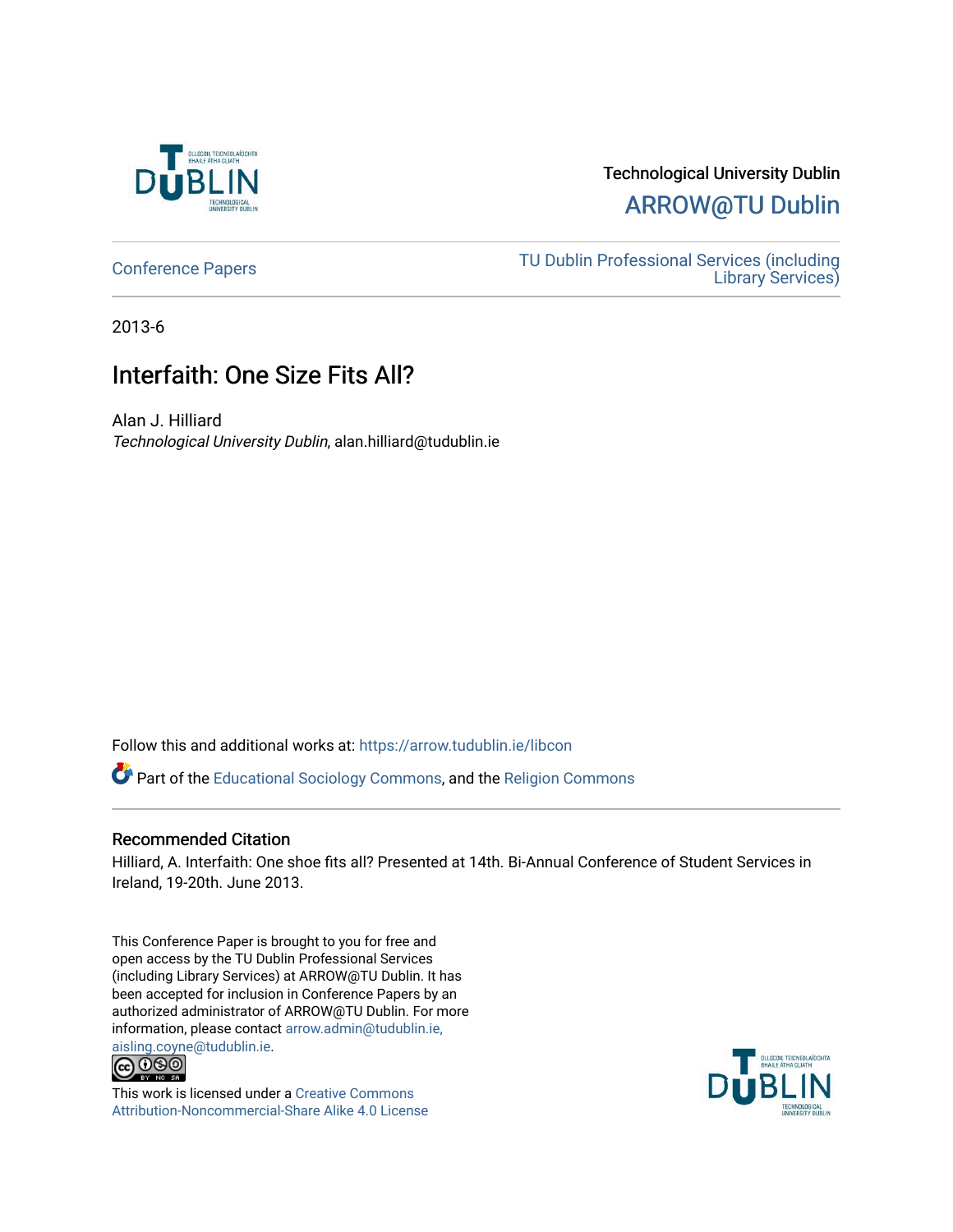## Interfaith: One Shoe Size Fits All?

# Presented at 14<sup>th</sup> Bi-annual Conference of Student Services in Ireland

# Mind, Body Spirit, the Holistic Approach to the Student **Experience**

Conference Wednesday the  $19^{th}$  –  $20^{th}$  of June 2013

## Introduction

This paper will provide a framework for interfaith activity in contemporary Western European settings. A further exploration of the concepts of globalisation, immigration and cosmopolitism reveals how these 'global' phenomena have impacted on and transformed the local environment and have resulted in the emergence of the term 'glocalisation'. The paper then extrapolates as to how these contemporary phenomenon reveal something of the nature of religious belief. The paper discusses how religion is manifesting itself in various ways in our globalising world and it further examines a theoretical framework to assist in understanding this manifestation. Using the knowledge gained from this framework the paper will draw the boundaries for a theoretical framework for those interested in promoting interfaith activity in their local setting. The framework for interfaith activity will be tested applied to the work of two current interfaith groups the Mid West Interfaith Network (MWIN) and the Dublin City Interfaith Forum (DCIF). Finally the paper will show how the framework is useful in the establishment of an ispace in a third level institute. The ispace is a room set aside for prayer, reflection and meditation by people of all faith and none.

## **Diversity**

Despite what we may think the world has always lived with diversity. History records that when orders were given in the Imperial Army of the Austro-Hungarian Empire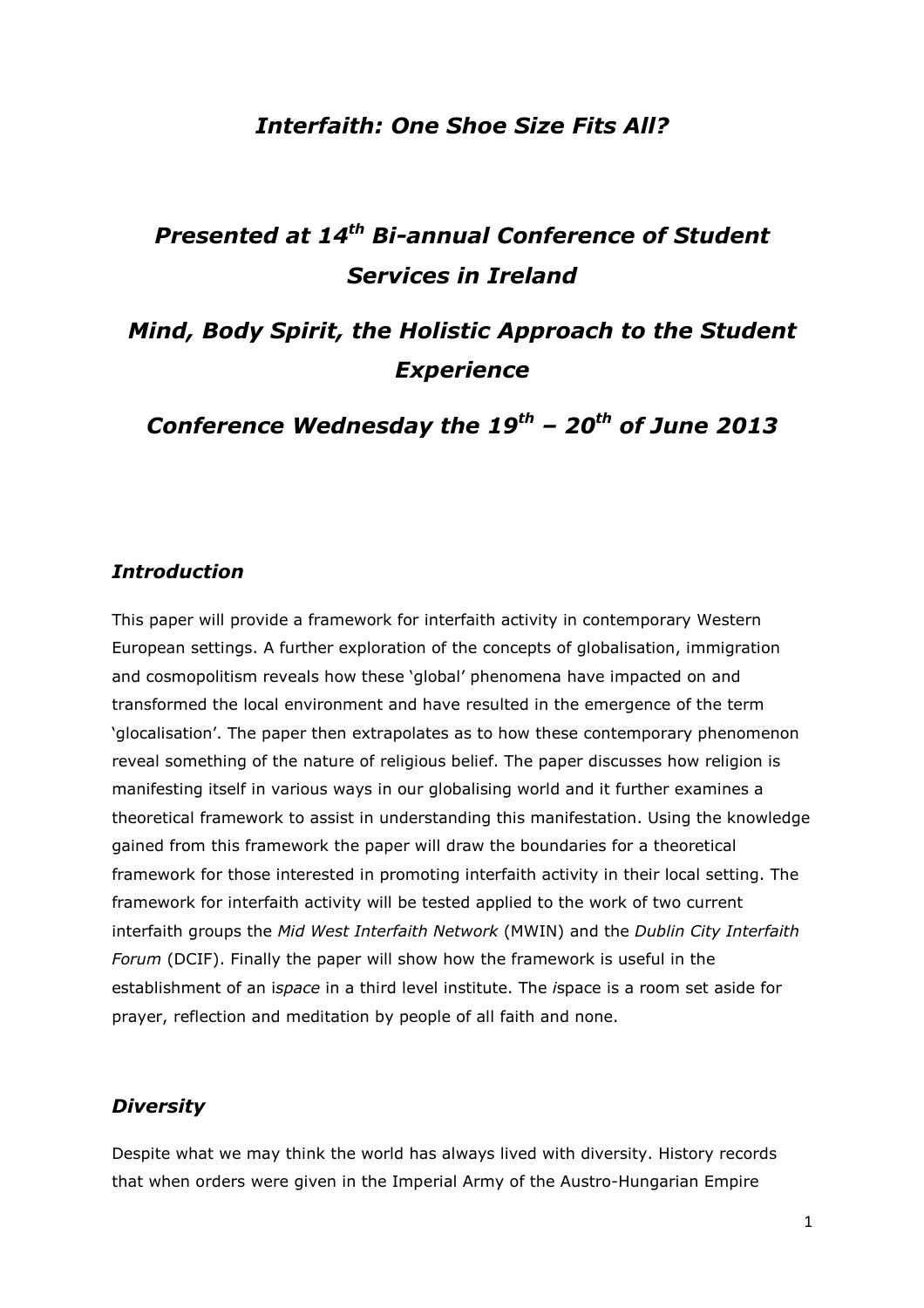orders they were issued in sixteen languages<sup>1</sup>. Whether diversity took the form of Assyrians, Medes or Persians for the Israelites; they, like many people throughout history, had to live alongside diverse groups. There is evidence to show that Ancient tribes of aboriginal peoples in Australia developed norms and guidelines defining how they related to neighbouring tribes<sup>2</sup>. Among many religious groups, diversity was cultivated through a spirit of hospitality. This is especially evident among the older Christian religious orders in Europe notably the Benedictines who have been present at the core of European society for over fifteen hundred years. One Benedictine writing about the significance of hospitality quotes from Tukaram, a Hindu poet of the seventeenth century;

 You are making your prayer to your God When a man knocks on your door. If you ignore him, your prayer is an impiety... You close your heart to the unexpected guest And offer a ritual meal to your God. If you make a distinction between your guest and your God, Your liturgy is so much crap. $3$ 

Reflecting on how diversity was managed in different eras and cultures may prove helpful for policy makers as they grapple with approaches to the management of diversity in our world today. However, the nature of diversity differs over time and unique challenges are faced in today's world. The one point of learning from the past and indeed from the present is that diversity cannot be ignored. Paraphrasing the words of Ed West; colour blind policies do not lead to colour blind societies<sup>4</sup>. Naming the contemporary policy contexts is a necessary act in order to highlight the factors that give rise to the emergence of religion and interfaith activity in our world today in the face of our increasingly diverse societies. This paper will explore the contemporary policy context by examining the concepts of Globalisation, Immigration, Cosmopolitanism and Integration and will establish a theoretical framework through which interfaith activity can be both understood and promulgated.

At this stage it is important to clarify the significance and purpose of Interfaith activity. This activity can take many forms. In essence the activity involves people of different

 $\overline{a}$ 

 $^{\rm 1}$  West, Ed, (2013) The Diversity Illusion; What We Got Wrong About Immigration & How To Set It Right, London: Gibson Square.

<sup>&</sup>lt;sup>2</sup> McConchie, Peter, (2003) (Ed.) Elders: Wisdom from Australia's Indigenous Leaders. London, Cambridge University Press.

 $^3$  De Béthune, Pierre-François, (2002) By Faith and Hospitality; The Monastic Tradition as a model for Interreligious Encounter. Leominster, Herefordshire: Gracewing. (pg. 5)

<sup>&</sup>lt;sup>4</sup> Ed West is a journalist who writes regularly for *The Daily Telegraph, The Spectator, The Times* and is currently features editor of The Catholic Herald. His recent publication examines the concept and reality of diversity in the United Kingdom. West, Ed, (2013) The Diversity Illusion; What We Got Wrong About Immigration & How To Set It Right, London: Gibson Square. (pg. 100)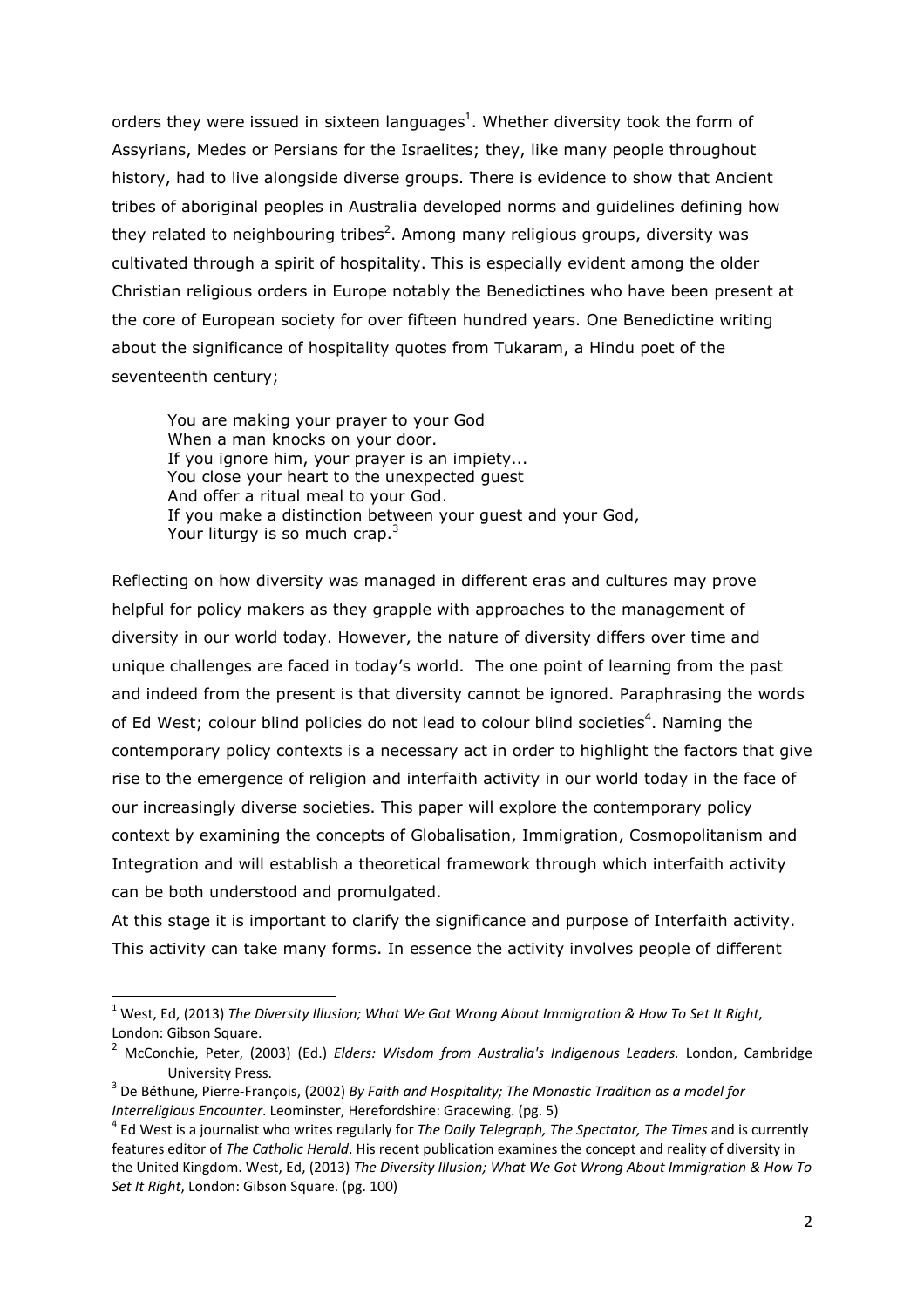religious faiths and belief systems engaging with one another. Not all religious faiths find they can engage in interfaith activity but there are many who do. There are many initiatives at a local level this includes two group mentioned in this study, one based in Limerick, the other in Dublin. These local initiatives reflect a global interest in interfaith activity. At a broader level, in 1970 the Wold Conference of Religions for Peace, convened in Kyoto bringing leaders of the world religions together to pursue a peace agenda. The Parliament of World's Religions hosted a conference in 1993 to mark the centenary of the first Parliament meeting in Chicago. The Parliament encourages dialogue and discussion among members of various faiths and none. The last Parliament took place in Melbourne Australia in 2009. Much of the effort in interfaith activity, especially those that have an objective of mutual peace, focuses on building personal relationships between people of various faiths<sup>5</sup>. For the purpose of this study interfaith activity refers to a range of activities promoting understanding and tolerance among people of various faith backgrounds.

## Four Social Policy Perspectives.

#### Globalisation.

 $\overline{\phantom{0}}$ 

Globalisation in literature has three points of reference. The first relates to an actual definition of globalisation; the second studies the effects of globalisation and the third aspect of the study of globalisation is a judgement as to whether it is a good thing or a bad thing. Focusing on the first and second point this study will not attempt to make a value judgement on the subject in question, rather in this short overview of globalisation this study will attempt highlight how it has contributed to a change in the fabric of society.

The heart of globalisation is the global marketplace. This market place is undergoing rapid and constant change which is accelerated due to rapid technological developments. These changes shift power and attention away from the nation-state 'towards the abstract, decentred global market place, where business and finance capital operate in a zone outside the reach of any global polity, or any international political/legal entity<sup>16</sup>. Hand in hand with this 'new world order' that facilitates the movement of capital is ever fearful presence of 'a new world disorder' as traditional borders and boundaries that formerly contained and sustained homogeneous identity are now flung wide open allowing more fluid, diverse, multi-cultural identities become the more normative

<sup>&</sup>lt;sup>5</sup> Dufy Toft, Monica, Philpott, Daniel, Shat, Timothy Samuel, (2009) God's Century; Resurgent Religion adn Global Politics, London: W.W. Norton & Company. (pg. 183-4)

 $^6$  Somers, Margaret R. (2008) Genealogies of Citizenship; Markets, Statelessness, and the Right to Have Rights; Cambridge: Cambridge University Press. (pg. 16)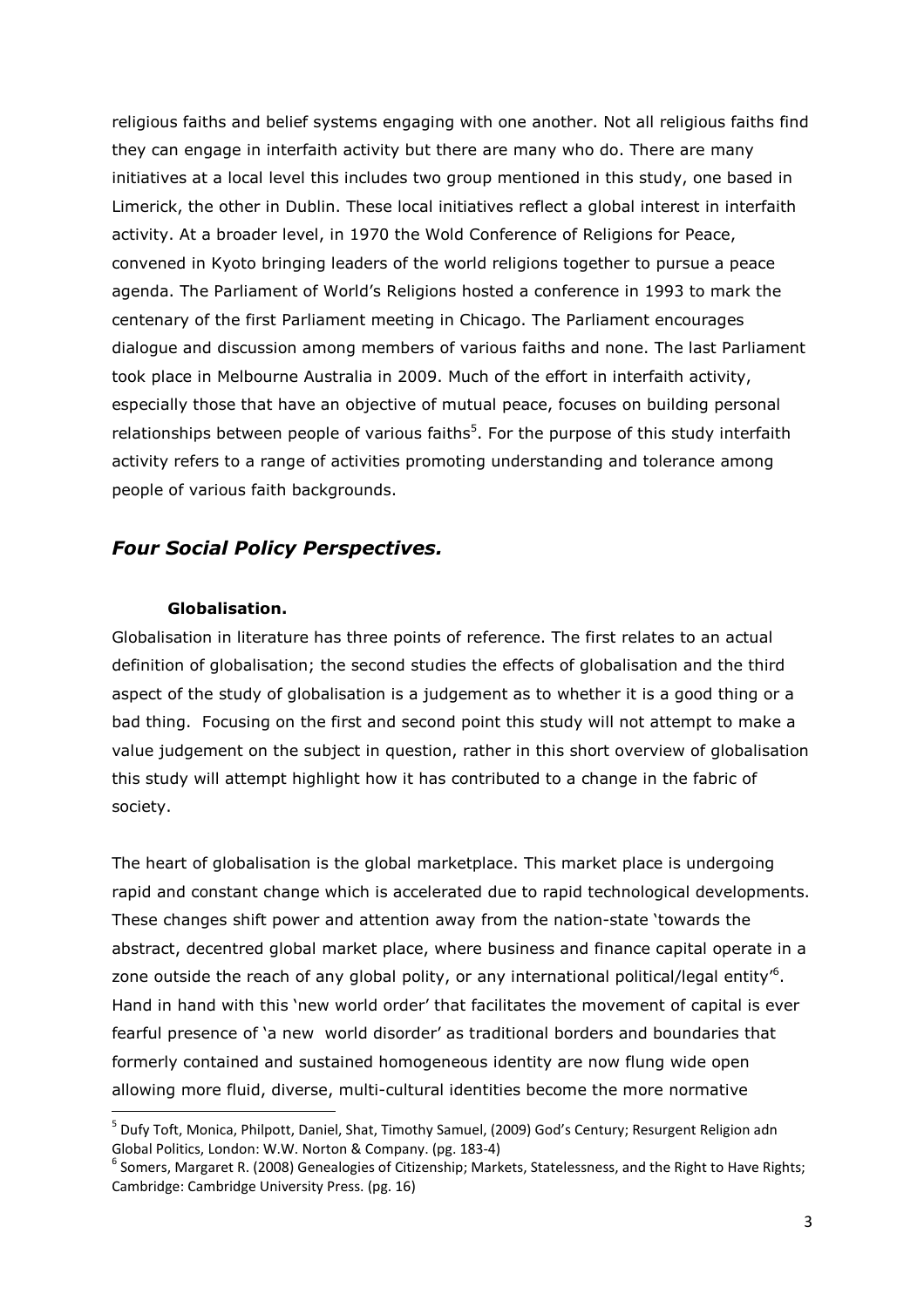manner of being. Without making a judgement on the benefits, disadvantages or inevitability of this phenomenon in the midst of these changes there is a loss of what was for many. There is little time to express this grief and loss as everything changes at a spurious rate. The predicable, stable, homogenous nature of the local environment gives way to a more fluid diverse space captured in the words of a contemporary Irish poet in a poem entitled Malaga O'Malaga;

 We were alone for nine hundred years now all those loving collisions are turning us into right ninnies. We are sobbing and bobbing and all over happy and secure but our clothes are all creased<sup>7</sup>.

The 'loving collisions' encouraged by globalisation are felt most acutely by people. Though the fixation of globalisation with the global marketplace, globalisation has an immense impact on those who occupy this space. For those who dwell in that space the reality of globalisation and the parallel desire for republican self-rule, self containment and predictability are at odds with one another. If a border opens up to the former; something of the latter is sacrificed. Commenting on this phenomenon Christopher Caldwell is of the view that;

both forces...are spreading through acts and concessions, each of which is too small to protest, but all of which, taken cumulatively, spell a permanent and undesirable cultural alteration to their (European) continent<sup>8</sup>.

It is because of these 'loving collisions' and their impact on the fabric of society that leads one commentator to state that most of the problems and issues confronting any understanding of religion are related to globalisation<sup>9</sup>. The most obvious expression of the changes taken place is felt in migration where people from various religious backgrounds are meeting on one another's doorsteps.

#### Migration

l

From earliest times when nomadic people moved according to the seasons to seek food and shelter for their livestock, labour has followed capital. The same rule applies today. The unrestrained movement of capital is accompanied by the movement of labour; some legal and managed; some illegal and unmanageable. Migration into the developed world

<sup>&</sup>lt;sup>7</sup> Higgins, Rita Ann,(2011) *Ireland is Changing Mother*, Northumberland: Bloodaxe Books. (pg. 26)

 $^8$  Caldwell, Christopher, (2009) Reflections on the revolution in Europe; Can Europe Be the Same with Different People in It? London: Allen Lane. (pg. 270)

 $^9$  Turner, Bryan S. (2011) Religion and Modern Society, Citizenship, Secularisation and the State, Cambridge: Cambridge University Press. (pg.vii)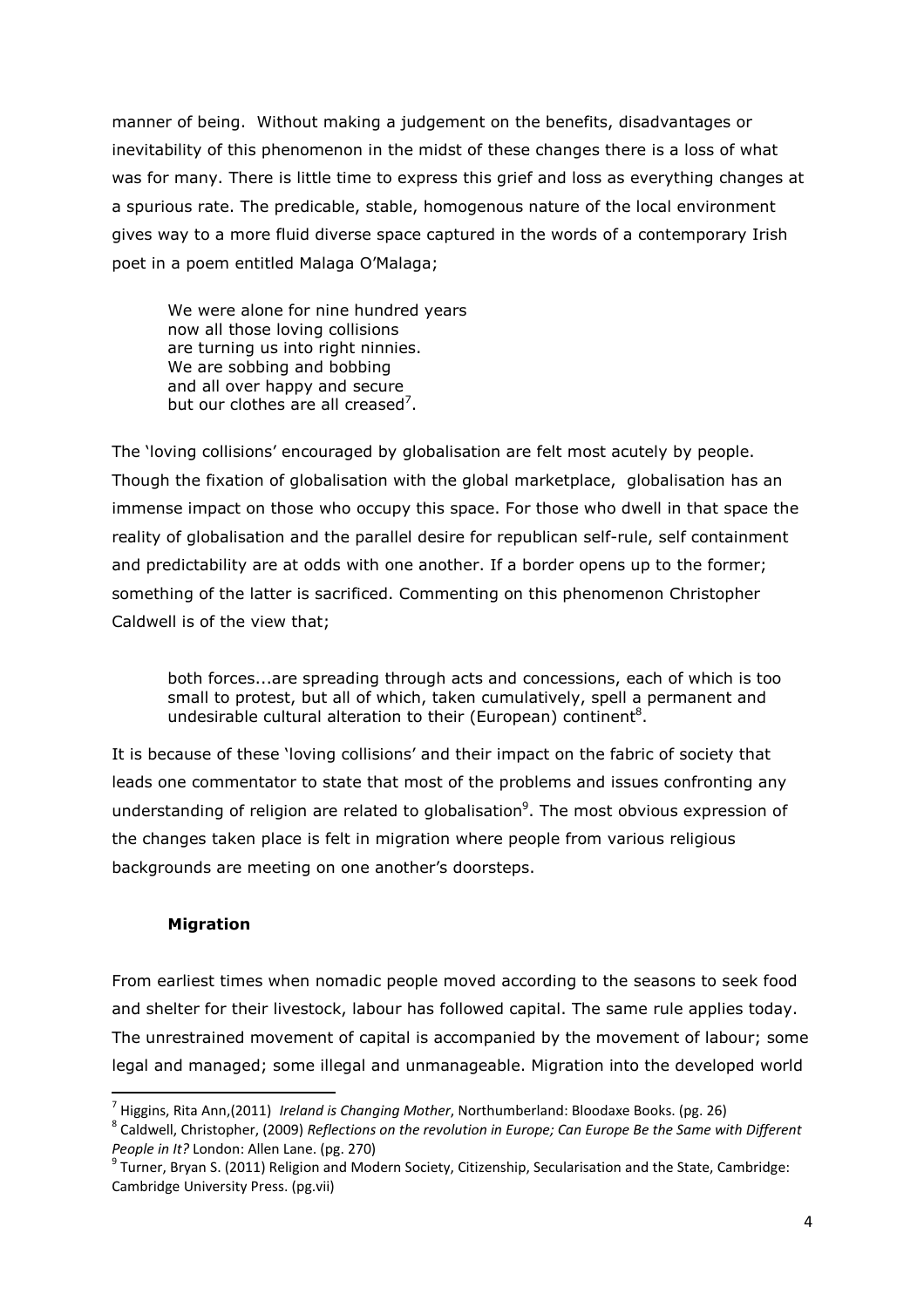occurs because people from poorer countries wish to make their fortunes in countries that they perceive to be wealthier. They perceive that there is more opportunity in that place rather than the place of their birth. Another factor contributing to the growth of migration worldwide is that the wealthier, developing countries have lower birth rates. This creates the need for immigrants to take on roles that the long term settled population no longer have an appetite for $10$ . Furthermore the global market place favours immigration because the availability of migrant labour often serves to keep downward pressure on wages in the service sector. Despite the perception that migration offers more opportunities for those who migrate to use their skills and increase their incomes, recent research in Canada has shown that immigrants face greater barriers in obtaining jobs that match their skills base in urban settings when compared with rural settings. The research also shows that immigrants settling and living in these cities have lower wages than their counterparts in rural areas $^{11}$ .

These push and pull factors show the inevitability of migration in our globalising world. The implication of this is that people from various backgrounds, nationalities, religious and cultural settings now meet and engage in ways they never imagined. When a country imports factors of production, legally or illegally; they are importing factors of production who are agents of social change. This is happening so fast that policy cannot keep up with the immensity and speed of change. Governments are quite simply incapable of knowing in what particular place and in which particular time, workers are needed. Despite this, there is an increasing amount of research highlighting the impact of immigration on society generally (Caldwell, 2009; Newbold,2007; Fetzer, 2000, Hieronymi, 2005). Referring to the various waves of immigration Caldwell noted that 'the economic benefits immigration brought were marginal and temporary...the social changes that immigration brought were massive and enduring $^{\prime 12}$ .

These changes have an impact both on the members of the society who pre-date the arrival of fresh waves of immigrants and the immigrants themselves. There are varying degrees of reaction by the long term settled member of the communities. Some love the idea of immigration but may not like immigrants. There are those who welcome the diversity made manifest in the phenomenon of chicken tikka masala and other oriental dishes that create diversity for their palate while they may dislike the broader aspects of

l

 $10$  In 2001 the United Nations published a report called Replacement Migration noting that if Europe is to offset the pressure on society created by an aging population up to 2050 it will have to increase immigration rates of 25 million per annum. This is almost 50 times the present rate of immigration.

 $11$  Frank, Kristyn (2013) Immigrant Employment Success in Canada: Examining the Rate of Obtaining a Job Match. International Migration Review, 47, 1, 76-105.

 $12$  Caldwell, Christopher, (2009), (pg. 22).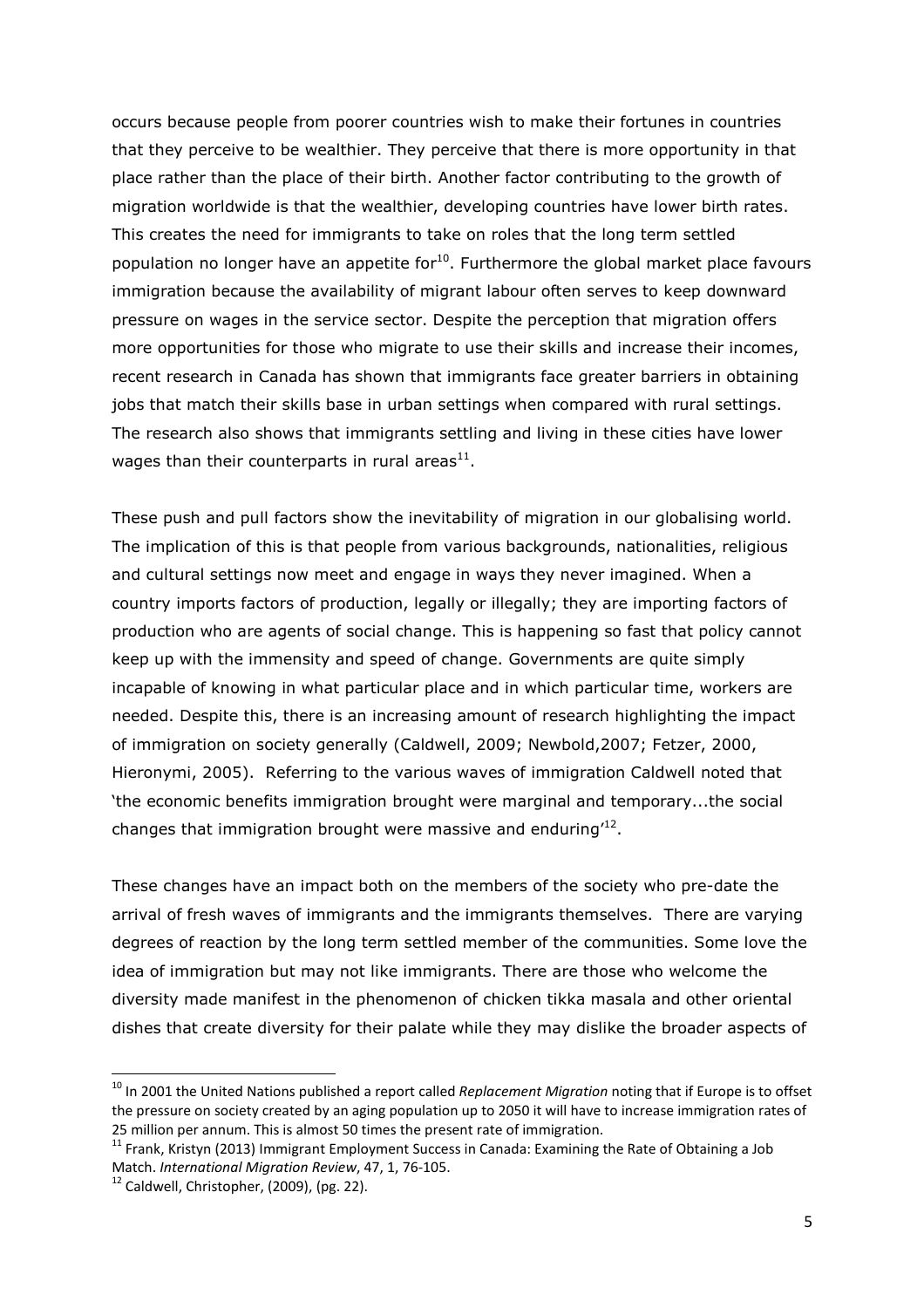immigration made manifest in statements like 'they take our jobs'. Research by Robert Putnam found that in the face of diversity most long-term settled people 'hunkered down' in order to avoid contact with their changing neighbourhoods and the people in it; he further noted that in ethnically diverse societies people tended to trust their neighbours less<sup>13</sup>. The sense of alienation and isolation has created a shift in the discourse on migration. Initially migration and migrants may be discussed in an economic framework; (scholars such as Friedman and Galbraith support the notion that migration is the oldest action against poverty) but recently the discourse has shifted from one of redistribution to one of identity. Those who see old familiar neighbourhoods changing wonder to whom they belong in their rapidly changing world. Those who arrive, particularly if they experience discrimination or ghettoisation, cling to their identity as a means of belonging in the midst of uncertainty, insecurity and fear.

Whether it s a defensive stance adopted by those who do not wish to change or a more progressive stance by those that want change and recognition, identity politics is now a policy lens through which groups articulate their role in society.

The new attention to issues of inclusion, participation and identity has thus vastly expanded the legitimate scope of citizenship studies to include gender, sexuality, race and even environmentalism – to name just a few<sup>14</sup>.

A notable absence from this identity list is religious identity. Many scholars have attempted to categorise religious identity within a cultural or ethnic identity or context; however Olivier Roy posits that 'globalisation has shattered the link between religious and cultural markers, a link that was already impermanent<sup>15</sup>. One of the main manifestations of this phenomenon is the observation by Roy that many emerging churches identify themselves apart from traditional religious affiliation, seeing themselves as religious communities that override ethnic and national identities $^{16}$ .

This phenomenon creates challenges to two political mindsets. Firstly those who espouse the importance of national identity express a concern when they see minority 'identities' claiming greater status than the national identity. This is seen as a threat to national security and a countries stability and identity which they see as further undermining citizenship and democracy. The Iranian Revolution in 1978-79 was an instance when religious identity was more important and sustaining that the secularist one promoted and supported by countries in the west. Secondly, those promoting global outlooks, who

l

<sup>&</sup>lt;sup>13</sup> Putnam, Robert, D. (2006) E Pluribus Unum: Diversity and Community in the Twenty-First Century; The 2006 Joahn Skytte Prize Lecture, Scandinavian Political Studies, 30, 137-173.

 $14$  Somers, Margaret, (2011), (pg. 17)

<sup>&</sup>lt;sup>15</sup> Roy, Olivier, (2010) trans. Ros Schwartz, Holy Ignorance; When Religion and Culture Part Ways, London: C. Hurst & Co. (Publishers) Ltd. (pg. 152)

 $16$  Ibid, (pg. 156).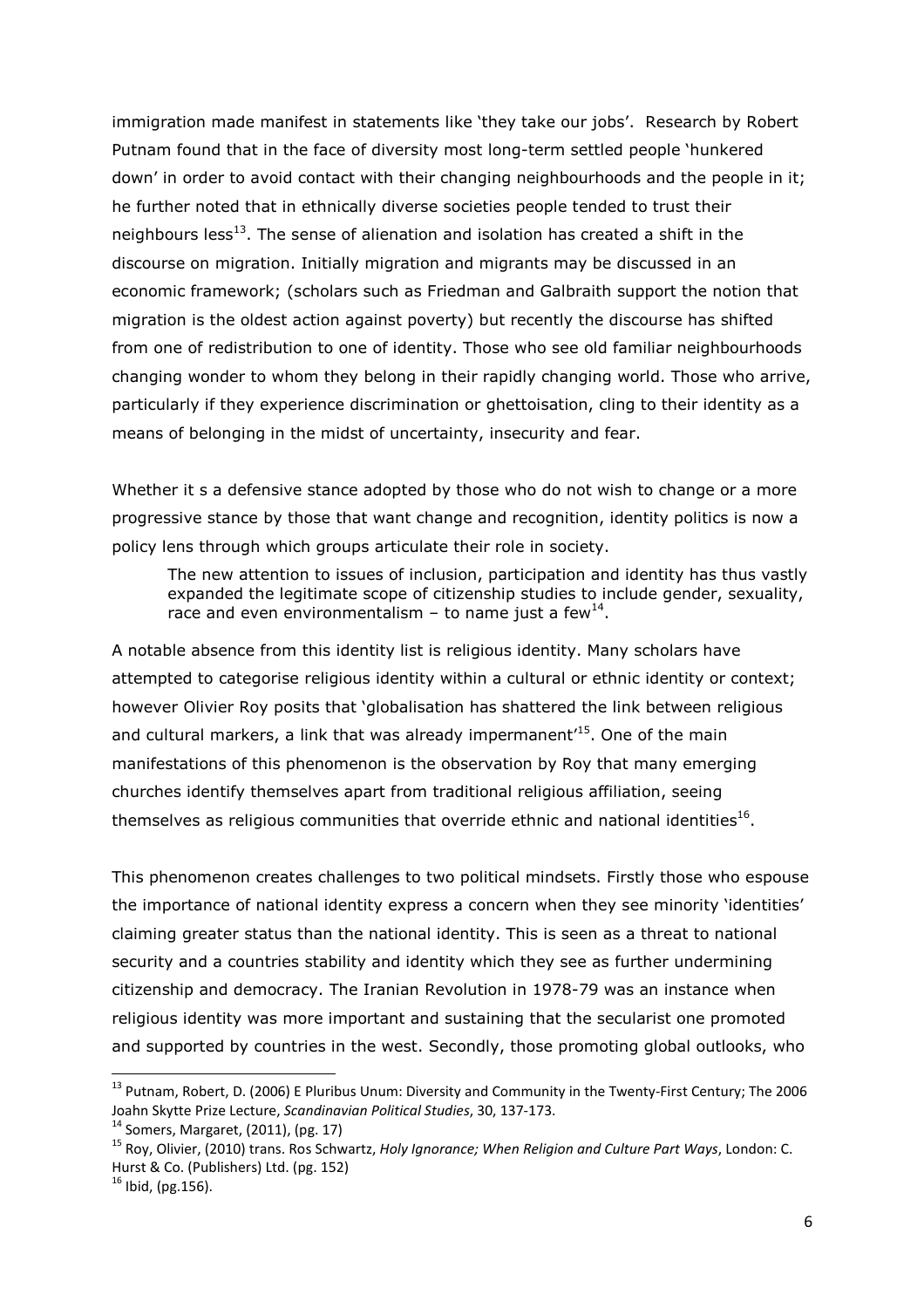perceive a universal vision of humanity with accompanying transnational ethical norms such as that encapsulated in the Universal Declaration of Human Rights, find identity politics at variance with their political standpoint. The term Cosmopolitanism describes those who adopt this universalist outlook. This outlook which is promoted by various academics has itself given rise to an increase in the expression of religious and ethnic identity as the next section will outline.

#### Cosmopolitanism

 $\overline{a}$ 

Cosmopolitanism in essence is a belief in the fundamental unity of the whole human race. Just as the nineteenth century advocated for nationalism; cosmopolitanism advocates a postnational state of being. One of the proponents of cosmopolitanism is Kwame Anthony Appiah; born to a mother from England and a father from Ghana; he spent most of his early life in his father's home country. He sees cosmopolitanism as 'the simple idea that in the human community, as in the national community, we need to develop habits of coexistence: conversation in its older meaning, of living together, association'<sup>17</sup>. There is no doubt that cosmopolitanism has evolved as a concept in the face of globalisation. Much debate is had as to whether cosmopolitanism is promoting a more globalised world or has come about to initiate a moral reorientation in the face of a world where the human impact on the natural world is more consequential than nature's impact on the human world<sup>18</sup>. This phenomenon is occurring for the first time in the evolution of the planet earth and subsequently deserves attention.

Whatever the view of others proponents of cosmopolitanism are of the view that it gives a person the opportunity or ability to stand outside a life that is composed by a single dominant narrative i.e. by any one faith or tradition. Cosmopolitanism allows one 'to draw selectively on a variety of discursive meanings<sup>19</sup>in the construction of identify and meaning. However this is where cosmopolitanism falls on its sword so to speak. Despite claiming to not be influenced or dominated by any one narrative there is evidence to suggest that cosmopolitism adopts a world view that favours certain sections of the global community. One commentator goes so far to say that the search for a global ethic is a form of Pax Americana; 'for too long American cultural exporters has been

<sup>&</sup>lt;sup>17</sup> Appiah, Kwame Anthony, (2006) Cosmopolitanism: Ethics in a World of Strangers, London: Penguin Books (pg. xvii)

<sup>18</sup> This era is referred to as the 'Anthropocene Era' by environmental scientists. Yates, Joshua J. (2009) Mapping the Good World: The New Cosmopolitans and Our Changing World Picture, The Hedgehog Review, 11:3. (pg. 21)

<sup>&</sup>lt;sup>19</sup> Waldron, Jeremy (1992) quoted in Vertovec, Stephen and Cohen, Robin, (2002) Introduction: Conceiving Cosmopolitanism in Vertovec, Stephen and Cohen, Robin, Conceiving Cosmopolitanism, London: Oxford University Press. (pg. 4)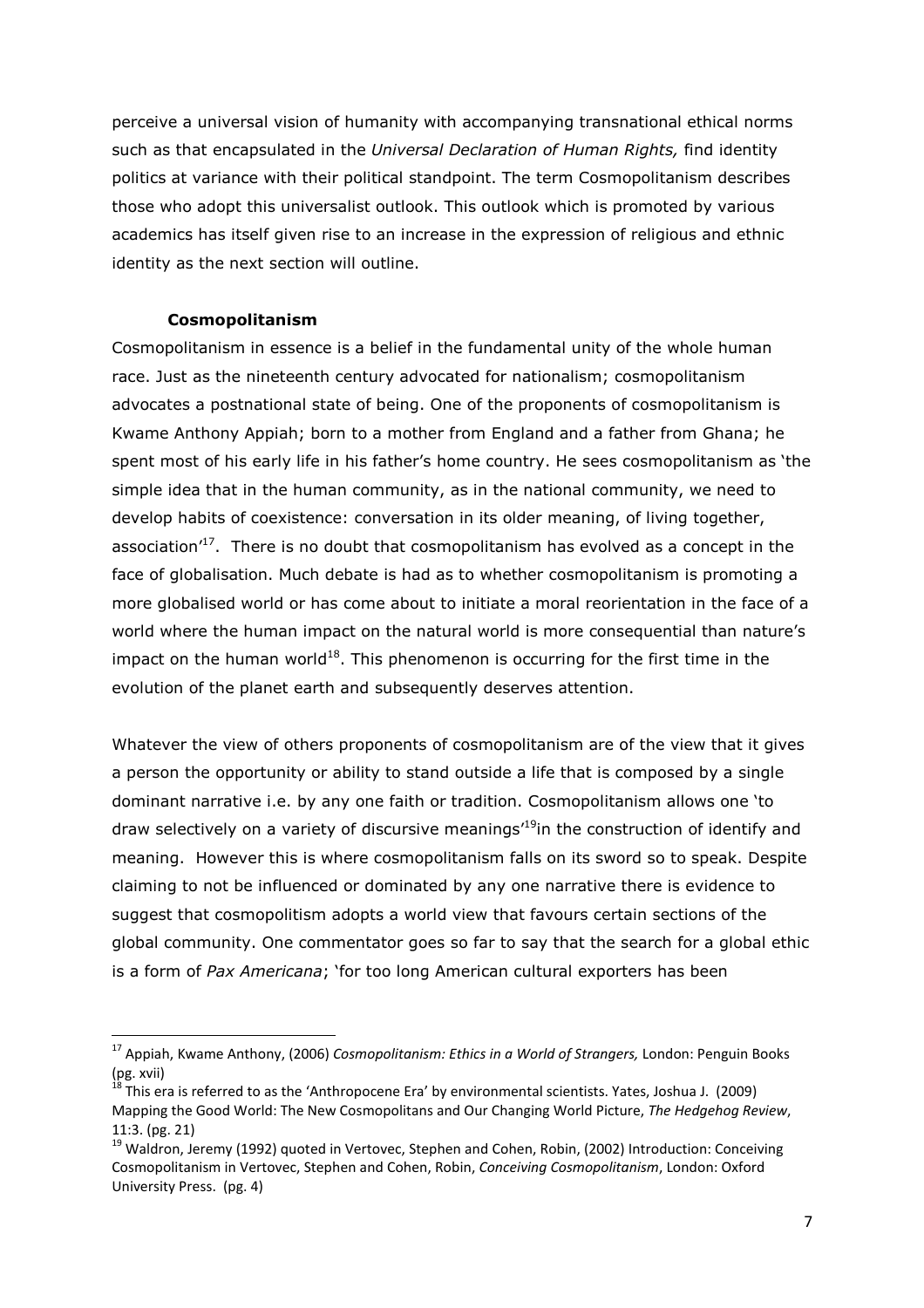constructing narratives for others<sup> $20$ </sup>. In a similar vein the global advertising of transnational corporations is being counteracted by a growth in television series depicting rural havens. The programs are 'indicative of a longing for simple stability that is thoroughly exploited by the global-local style advertising of the world's largest corporations'<sup>21</sup>.

One of the main critics of cosmopolitanism is the sociologist Craig Calhoun. In an article entitled 'The Class Consciousness of Frequent Travellers<sup>'22</sup> he examines the elite occupational status of the archetypal person who is cosmopolitan in outlook. Calhoun also sees the cosmopolitan viewpoint emanating from a domineering western mindset which he comments has a tendency towards 'organised non-perception' with regard to human beings who have diverse starting points caused mostly by adversarial economic circumstances and ethnic identities. From the perspective of this article the most interesting observation by Calhoun is that cosmopolitanism ignores the range of solidarities that those from less privileged backgrounds and those displaced by globalisation depend on for their well-being and survival. These 'solidarities' include religious and ethnic belonging, solidarities that are of the utmost importance for those treated unfairly in the world<sup>23</sup>. There is no doubt that a global movement or at least a philosophy trying to promote a global outlook has the ability to subvert structures of tribe, state or religion by ignoring or by avoiding them i.e. 'organised non-perception'. The term used to describe this process in social policy, namely that which aids the inclusion of all people in society with due regard for those on the margins or who run the risk of being on the margins is called integration.

#### Integration

There are as many problems defining integration as there is difficulty finding consensus as to exactly what integration is. In a work entitled Integration: Mapping the Field in 2002 by the Home Office in London, the authors of the report commented that 'there is need to develop a good theoretical and conceptual framework for addressing and understanding integration issues'. The framework that is most consistently provided is social cohesion. Again this concept is difficult to define. However when one sees that the concept of a socially cohesive Europe is set against the backdrop to two World Wars in

 $\overline{a}$ 

<sup>&</sup>lt;sup>20</sup> James, Paul (2006) Globalism, Nationalism, Tribalism; Bringing Theory Back In, London: Sage Publications. (pgs 202-3)

 $^{21}$  Ibid pg. 299

<sup>&</sup>lt;sup>22</sup> Calhoun, Craig, (2000) The Class Consciousness of Frequent Travellers, in Vertovec, Stephen and Cohen, Robin, Conceiving Cosmopolitanism, London: Oxford University Press.

<sup>&</sup>lt;sup>23</sup> Calhoun, Craig, (2004) Is it time to be postnational? In Stephen May, T. Modood and Judith Squires, Ethnicity, Nationalism and Minority Rights, eds. Cambridge: Cambridge University Press.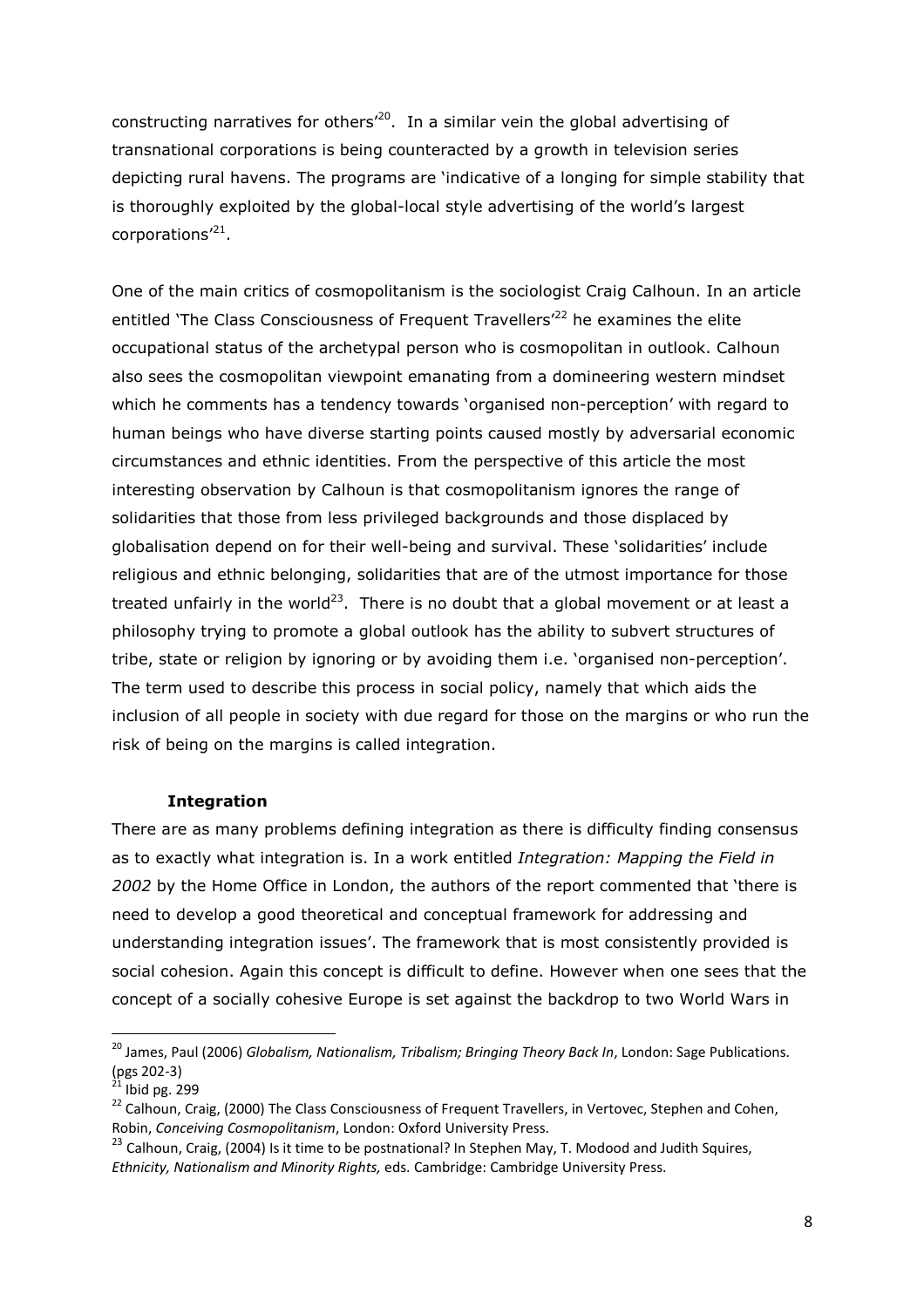the twentieth century the idea of and the motivation for social cohesion is easier to understand. The challenge of integration within a social cohesion framework has acknowledged some important characteristics which offer guidelines to those charged with cultivating integration. Firstly integration is a two way process; if not, it is simply assimilation, forcing people to adopt the dominant norms and values of a particular nation or group. Secondly, the process is not composed of any one single incident but it is a process that occurs on several planes. Thirdly, certain groups follow different patterns of incorporation which cannot be forced. Fourthly, it is more than likely an umbrella term with overlapping process within certain spheres or domains some of which are economic, some cultural others that are social. Fifthly, and more recently, integration has come to mean the management of diversity without divisiveness<sup>24</sup>. Good integration within a progressive social cohesion framework is encouraged not solely for the benefits of individuals but because it have an overall contribution to the well-being of civil society. Those who have an eye on economic outcomes are all too aware that the 'social capital' arising from a cohesive and integrated society is immense. Research by Robert Putnam, alluded to earlier, shows that; 'it was these horizontal ties and norms of trust that served as the lifeblood of prosperous liberal democracies<sup>125</sup>.

It is clear from this overview of integration that interactive bonds between people are at the basis of a well integrated, cohesive and productive society. From the perspective of this article it is fair to ask, does religious practise and religious affiliation have a role in this task within society? Resulting from an increased interest in the sociology or religion a number of findings are emerging. Going back to Durkheim's work among aboriginal peoples in Australia to contemporary sociologists it is emerging that 'religion is somehow critical in the construction of the social world'<sup>26</sup>. The industrial world according to Bouma and Ling was focused on the production of goods to support the ever growing and expanding work-place brought about by the industrial revolution. The role of religion was to produce workers that would show up on a Monday morning sober, morally enthused, loyal and fit to work i.e. to produce. The shift from the industrial to the post-industrial age has brought a further shift whereby the person is no longer seen primarily as a producer but as a consumer. The implication for religion is that;

religions are seen not as durable institutions integrating individuals *(as in the* past)into substantial cultural belief systems and social norms. Rather, they are

l

<sup>&</sup>lt;sup>24</sup> For a more complete study of these concepts see Hilliard, Alan (2009) 'Mind the Gap': Social Cohesion, Migration and Integration, MSocSc Thesis, Dublin: UCD

<sup>25</sup> Somers, Margaret, (2009), (pg. 233)

<sup>&</sup>lt;sup>26</sup> Turner, Bryan S., (2011) Religion and Modern Society; Citizenship, Secularisation and the State, Cambridge: Cambridge University Press. (pg. 30).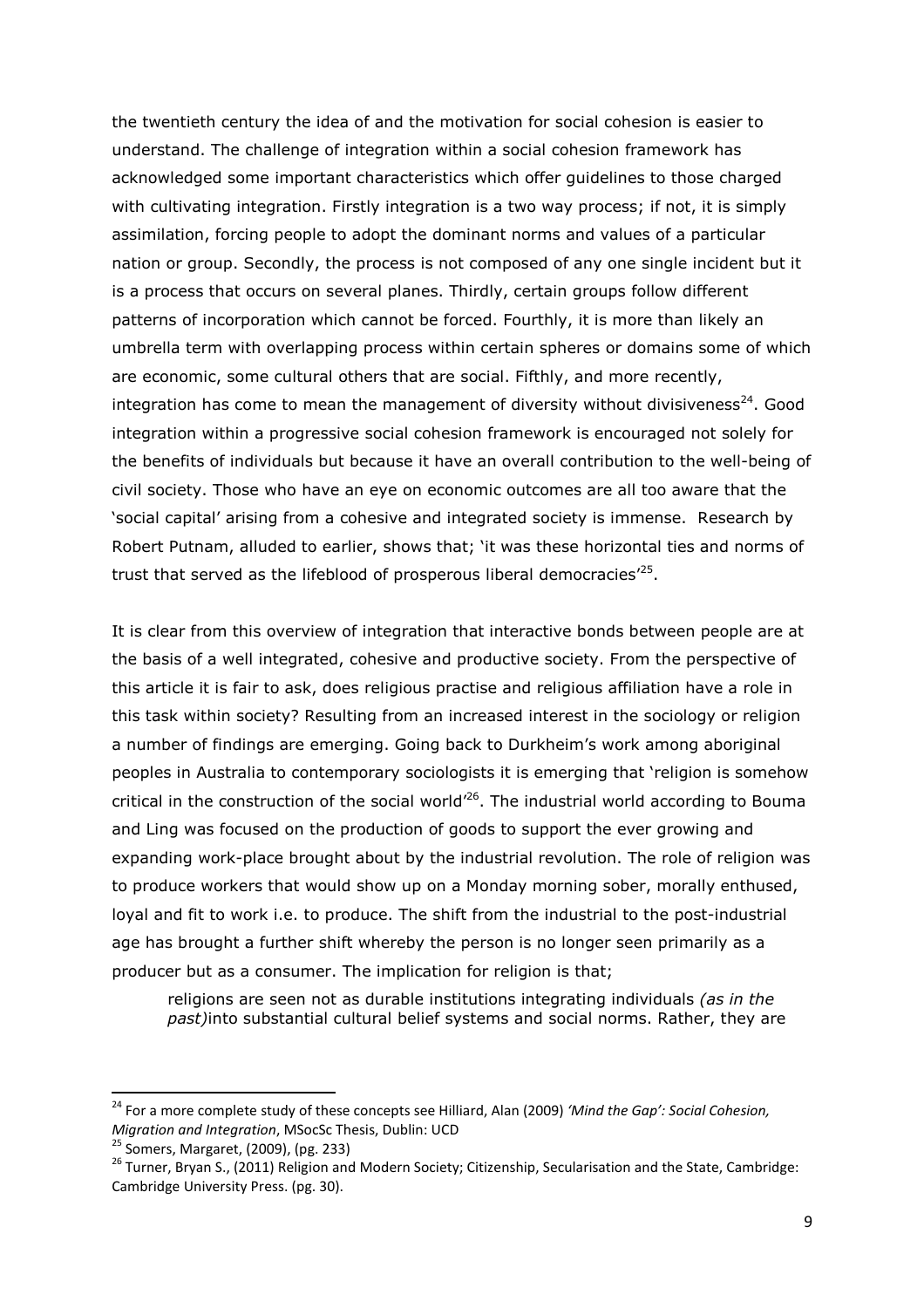seen as sellers of identity...consumers may buy an identity as one part of a complex self-designed identity<sup>27</sup>.

The theme of identity once again comes to the fore when giving consideration to religious belief and affiliation in society today. From the perspective of policy of integration, the preservation and cultivation of identify is complex. When a person or a group of people settle into a new country as migrants which identity is that country trying to cultivate? The one they have brought with them or the identity of their place of recent settlement? Furthermore when is the fostering of identity at a religious, ethnic and cultural an advantage and a disadvantage to the overall integration program of a receiving country? Referring back to the sociologist Robert Putnam he is of the view that the bonds that occur between people are very important in the promotion of a prosperous liberal democracy. However he also points out the distinction between what he terms 'bonding social capital' and 'bridging social capital'. Bonding is what happens between groups who have similar interests, values and culture. Bridging is bonding across various divides. Putnam is of the view that

'a society that has only bonding social capital and no bridging social capital looks like Beirut or Belfast or Bosnia...tight communities but isolated from one another'<sup>28</sup>.

## 'Glocalisation'

This overview of globalisation, immigration, cosmopolitanism and integration reveals a constant interplay between the global and the local. Decisions taken at a global level i.e. the easy movement of capital and the actions of multinationals has an impact at the local level; various industries need labour supplies which have an impact on the place that people migrate from and the place to which they go. This impact, as we have seen, has many social and cultural layers disturbing what may have been an insular, homogeneous environment. Within this complex interchange the need for identity and belonging still exists. This manifests itself in the way in which people seek to nurture their ethnic identity and their sense of belonging. One of the ways in which this is achieved is through religious belief and affiliation.

This interplay between the global and the local has been noted by researchers and in 1992 Roland Robertson coined the phrase 'glocalisation'. The advance of globalised processes has not led to the extermination of localised particularities and cultural

 $\overline{\phantom{0}}$ 

<sup>&</sup>lt;sup>27</sup> Bouma. Gary D. Ling. Rod, (2007) Religious Resurgence and Diversity and Social Cohesion in Australia, in Jupp, James and Nieuwenhuysen, John, Social Cohesion in Australia, Melbourne: Cambridge University Press.  $(pg. 88)$  (italics added)

<sup>28</sup> Quoted in West, Ed., (2013) (pg. 111)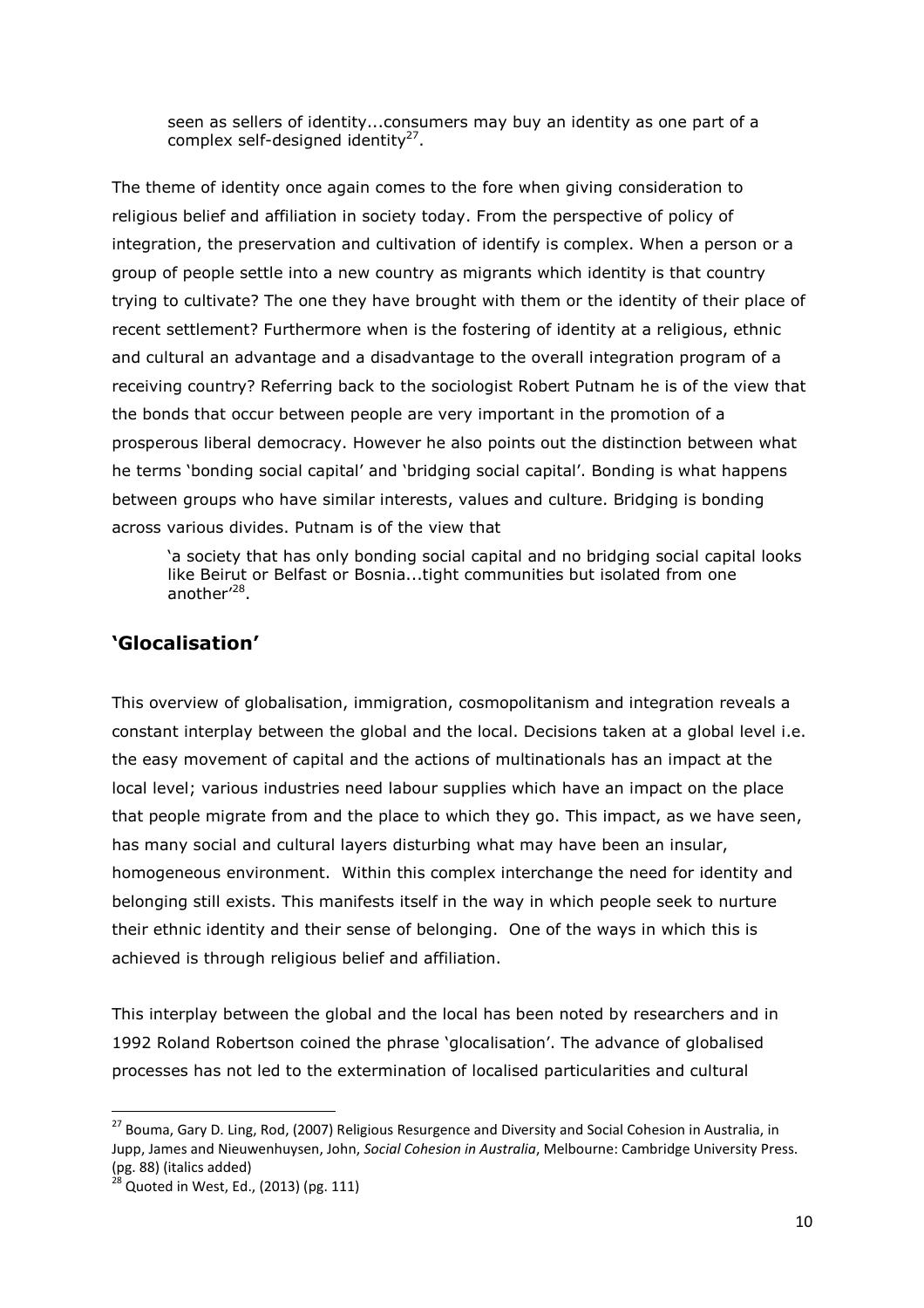standardisation; in some cases it has meant the strengthening of local particularities rather than their expected annihilation. There has been a growth in global phenomenon such as, global tourism, world sport, world organisations, global health crisis (SARS and HIV) however, as our overview above has shown this should not lull promoters of globalisation or cosmopolitans into a false sense of the world as a culturally integrated space. Neither should a policy of 'organised non-perception' be allowed to continue unchallenged.

## Theoretical Framework

There is no doubt that the global processes that the world is subject to today has affected the nature and manifestation of religious belief and affiliation nevertheless it would be wrong to see religious belief or affiliation as a by product of the globalisation process. Before we look at the characteristics of religion today in the face of our changing global context it is important to examine whether these observations in a theoretical framework. The work of Lehmann in Latin America among the Liberation Theology/ Basic Christian Communities and the Pentecostal Movement led him to an interesting observation<sup>29</sup>. Noting the way both these groups traversed borders, using modern telecommunications techniques, and adopting English as their language he noted that these groups are as much carriers of modernity as reactive to it!

Lehmann's work highlights the need for a theoretical framework from which to view religion in our world today. One emerging finding is that rather that religion being understood as a object of private devotion it is 'somehow critical to the actual constitution of the social world' that we inhabit<sup>30</sup>. It is incumbent on sociology then to present a framework though which this 'critical' presence is manifest. Amongst the many sociologists who have tackled this issue it is Peter Beyer who has made a contribution of note. His analysis starts with a reflection on the 1989 fatwa pronounced by the Ayatollah on Salman Rushdie. Following his research in Europe and North America he notes that religion has two institutionally specialised and systemic forms: the first is the purely private and the second is the place of religion in the public, political arena. It is the second of these that is of most interest to this study as it helps to frame the observations from the four social policy perspectives in the early part of this paper. In the second of his systemic form he further notes that religion operates in two ways. Firstly there is a tendency towards particularism and cultural distinctiveness and secondly there is what he terms a form of 'ecumenism $^{31}$ . At this stage it is important to

 $\overline{a}$ 

 $^{29}$  Davie, Grace, (2007) The Sociology of Religion, London: Sage Publications Ltd. (pg 211)

Bavie, Gracc, (2007, *me* bodiers<br><sup>30</sup> Turner, Bryan S. (2011) (pg. 30)

<sup>31</sup> Davie, Grace (2007) (pg. 210)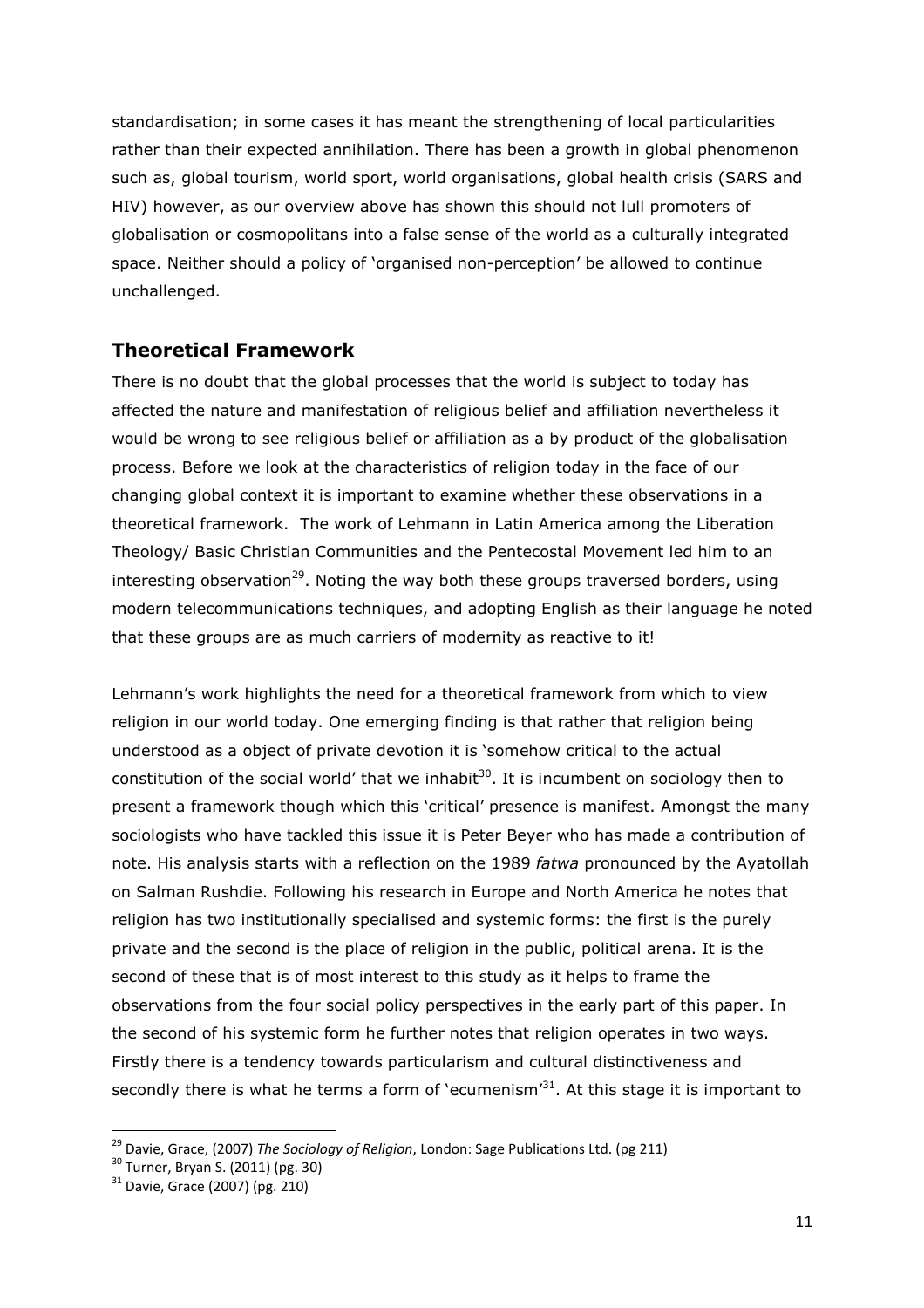ask if these observations fit into a broader sociological analysis and if so does this analysis support the findings of Lehmann and Beyer?

### **Otherness**

The sociologist Ulrick Beck argues that we cannot be backward looking; we cannot look back to the days when nations gave us safe and comfortable borders within which we flourished or died. Regardless of the shortcomings of cosmopolitanism, religions have to adopt a gaze that acknowledges the porous nature of borders and accepts the reality ofthe subsequent interactions with people of varied religious and cultural outlooks. Observing the impact of this in Europe, Beck sees the emergence of what he terms an ever shifting pantheism and a situation where the core of dialogue is based less on peace and more on truth. This environment presents what he describes as the clash of universalisms, to highlight this Beck refers to the occasion when Benedict XVI condemned the Iraqi war in the presence of President George W. Bush. This 'clash of universalisms' sees Beck note that this is an instance where for the sake of peace, the truth of one cannot be sacrificed. This example reveals that the ecumenical dynamic of belief is at the heart of the interfaith movement. The fact that there are commonalities amongst believers from different belief systems is not permission to ignore differences rather it provides a platform to come to terms with difference.

The interfaith platform is a place where universalism can be understood and celebrated instead of clashing. What then is the value of ecumenism among global religious if it is not a quest for peace by the avoidance of truths that may cause conflict, what is ecumenism if it is only a form of pantheism where everyone essentially believes the same thing? For Beck the core of this 'ecumenism' is tolerance as he posits that 'there is no strong religious identity without the willingness to recognise the religious otherness of others<sup>32</sup>. At an even deeper level he writes in the conclusion of his work that 'we have to include the excluded others in order to survive<sup>'33</sup>.

The insights of Beyer, Lehmann, Bouma, Beck and others reveal that the interfaith movement generally is not a by product of our globalising, cosmopolitan world; it is rather religions contribution to modernity. This is in keeping with the finding of this study that religion and religious groups play a key role in the development of the various phases and evolutions in our societies, nations and transnational alignments. Not relegated to the private sphere alone even though our framework shows that the private domain is important in religious faith in our globalising world, religion also pays a key

 $\overline{\phantom{0}}$ 

<sup>&</sup>lt;sup>32</sup> Beck, Ulrich, (2010) A God of One's Own, Cambridge, Polity Press. (pg. 175)

<sup>33</sup> Ibid, (pg.199)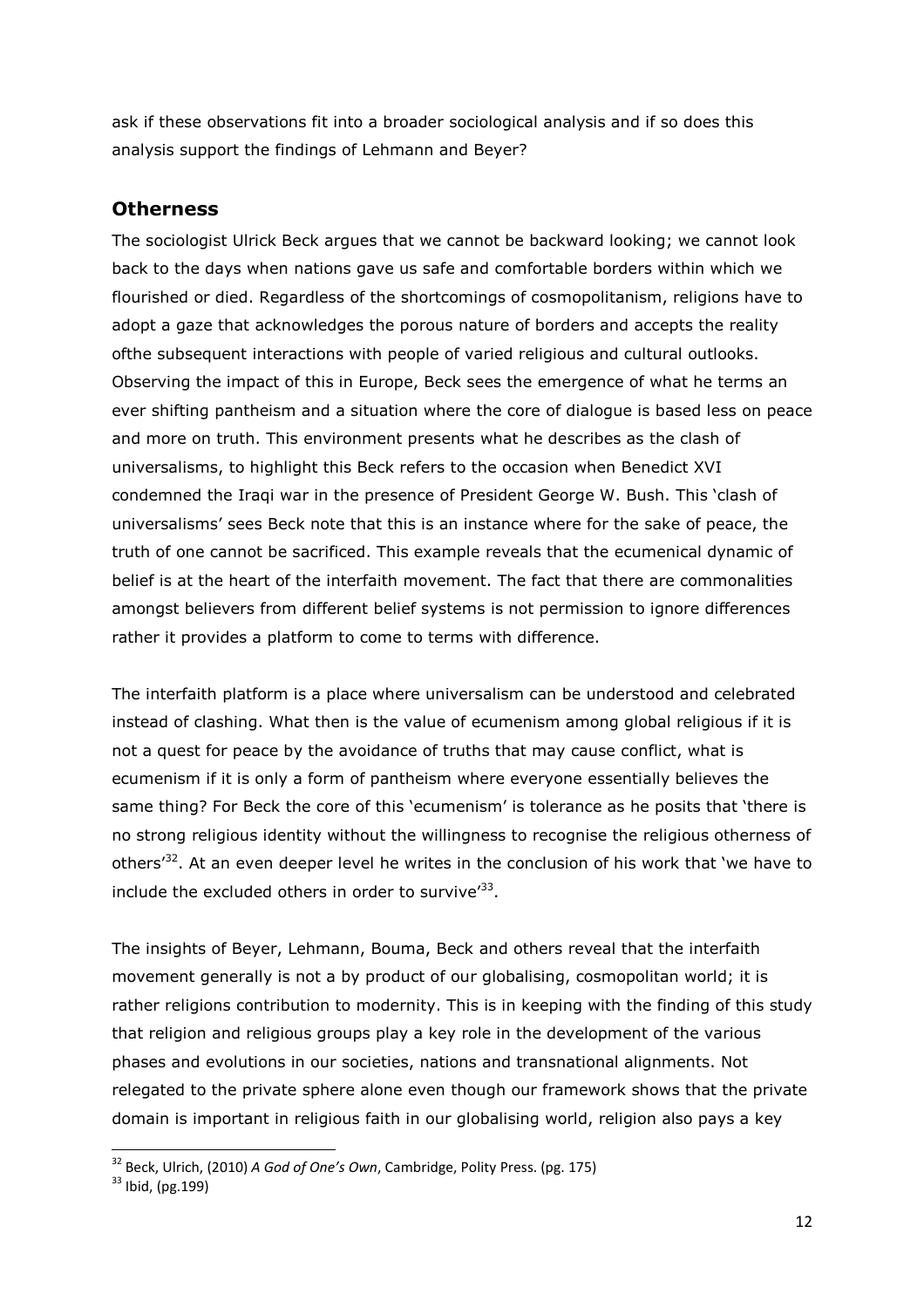part in the construction of the social world we inhabit. The interfaith movement helps embrace the two manifestations of globalisation which is awareness of bonds of our common humanity and the acknowledgement of what one might term ethnic, religious and cultural differences. Religious interfaith dialogue is at the forefront of 'glocalisation', not just to promote a false syncretism but to allow individual identity (especially that of minorities) to flourish in the face of globalising, cosmopolitan outlooks.

To conclude then interfaith is less about 'One Shoe Size Fitting All'. Interfaith is the opportunity to stand in the shoes of another who may adopt a different worldview. The other may see their world through a different religious and indeed, a different cultural lens. This awareness of mutual survival as formulated by Beck is an insight into how society in a contemporary Western European context can survive, even flourish. However, what is most interesting is that his words are similar in tone and outlook to those of an elder from an aboriginal tribe in Australia; some of these tribes have been in existence of over 50,000 years. These words of Grandfather Walter Nona are the distilled wisdom of many generations, he said, 'If you do not have respect for the culture of another then your chances of survival will be decreased'.

#### Policy Implications

The framework provided by Beyer noting the role of religious faith and identity in the purely private domain and its role in the more public, political arena where both particularism and 'ecumenism' are promoted are key to interfaith policy today. The overview of the four social policy categories alludes to the risk that those whose who feel marginalised may retreat deeper into their cultural, religious and/or ethnic identities thus dwelling in a purely private sphere, further isolating themselves from their broader social context. They may even perceive the public, political arena as a place that reinforces their sense of alienation. Great skill is needed in interfaith dialogue and organisations to facilitate the privacy of belief while at the same time drawing out those elements that are 'ecumenical' and those elements that are particular to individuals and groups. The word 'ecumenical' may not be suitable to an interfaith setting that has a history of Christian dominance. Ecumenism conjures up the engagements and impasses among the dominant Christian churches in a Western European context. The question lurking behind ecumenical activity is what can peoples from varying faith backgrounds and beliefs participate in together? This same question is at the heart of interfaith activity. Drawing on the work of Lehmann and Beyer and their framework for religion in a contemporary European setting, these questions leaves us with the possibility of a three stranded approach to interfaith policy: The Private, The Participatory and The Particular.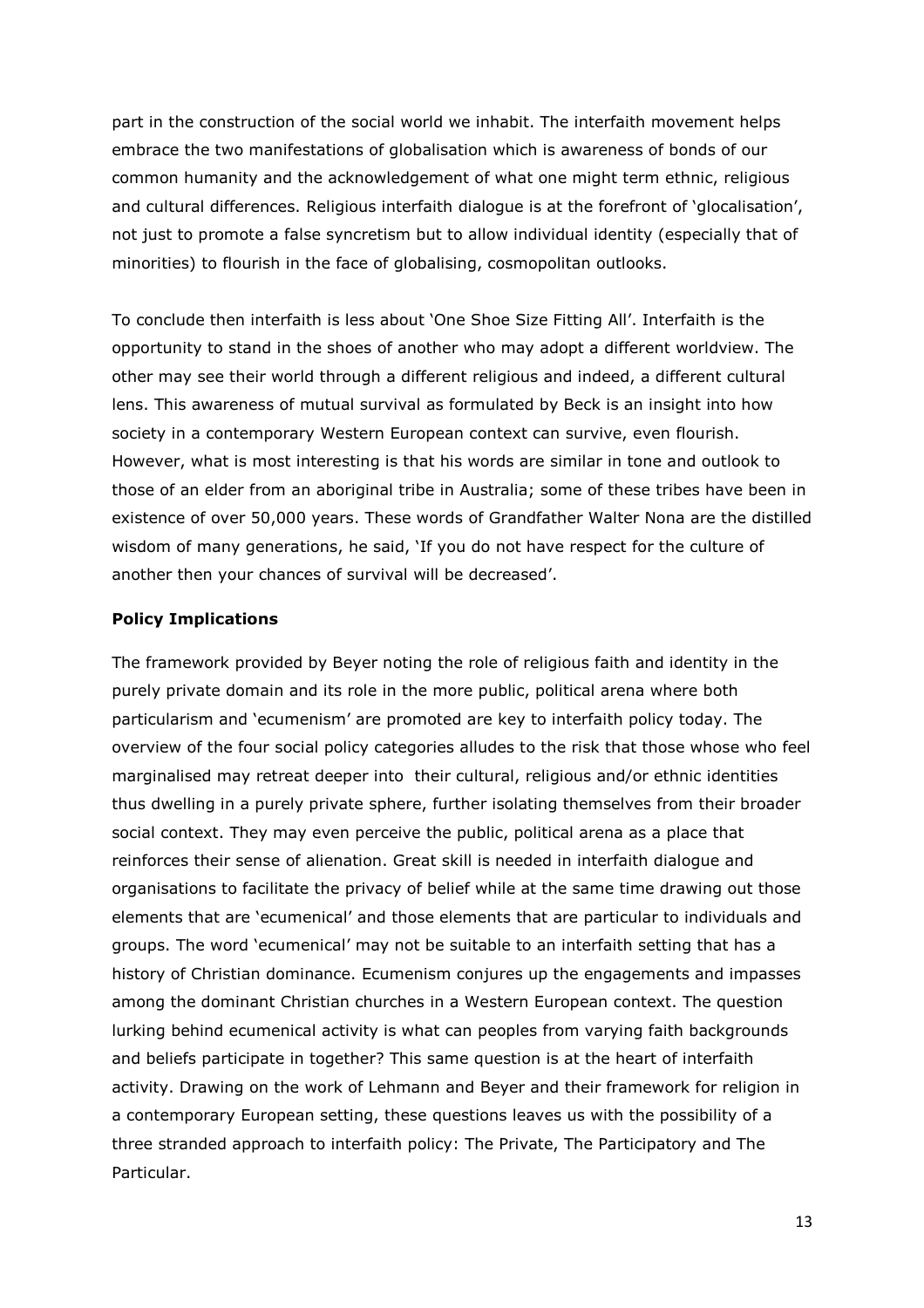### The Private, The Participatory and The Particular...Exploring a Framework

This three stranded approach that this paper proposes as a theoretical framework for interfaith activity is helpful in settings such as third level institute that presently experiences an influx of students from various faith backgrounds and cultural settings. Before we examine how this framework might apply to third level institutes let us first examine what might be meant by The Private, The Participatory and The Particular. The role of the author as a co-founder of the MWIN and as facilitator and advisor to the DCIF Forum is a helpful resource in this exploration.

#### The Private

Firstly the facilitation of interfaith activity is considered from the perspective of what we term The Private. How can an institution facilitate the private devotional needs of people from various faith backgrounds? How can this be achieved without one faith tradition remaining dominant or interfere with the private space of another person or group? These are all very important questions and at the heart of an institutions wish to set aside a space for a person, regardless of their faith, to develop and nurture their spiritual life. The importance of this cannot be underestimated. The great charter of the Roman Catholic Church on migration which marks the tenth anniversary of its publication in 2014 underlines the importance of piety in the life of the migrant. Though it speaks from a Catholic perspective, its teaching can be applied to many faiths. Referring to the care of migrants the document informs us that;

'Popular piety ...deserves particular attention as it is characteristic of many migrant communities...it is a fundamental link with their church of origin and with their ways of living and understanding their faith'<sup>34</sup>.

Attending to the private needs of a person of another faith translates into the provision of a place where they can pursue their private devotions, prayers and pious practices in a manner that nurtures their unique faith without an imposition or expectation that they have to compromise their belief system or that of others. This is the focus of what we term The Private in interfaith activity. One effort that has been made to achieve this is the provision of an ispace at the Dublin Institute of Technology in Bolton St. The article will return to this provision at a later stage.

## The Participatory

 $\overline{a}$ 

Secondly our theoretical framework now considers the concept of The Participatory. This is a more complex element of the framework. Forced participatory activities by a well

<sup>&</sup>lt;sup>34</sup> Pontifical Council for Migrants and Travelling People, (2004) Erga Migrantes Caritas Christi, Vatican City: http://www.vatican.va/roman\_curia/pontifical\_councils/migrants/documents/rc\_pc\_migrants\_doc\_20040514 erga-migrantes-caritas-christi\_en.html (Para. 46)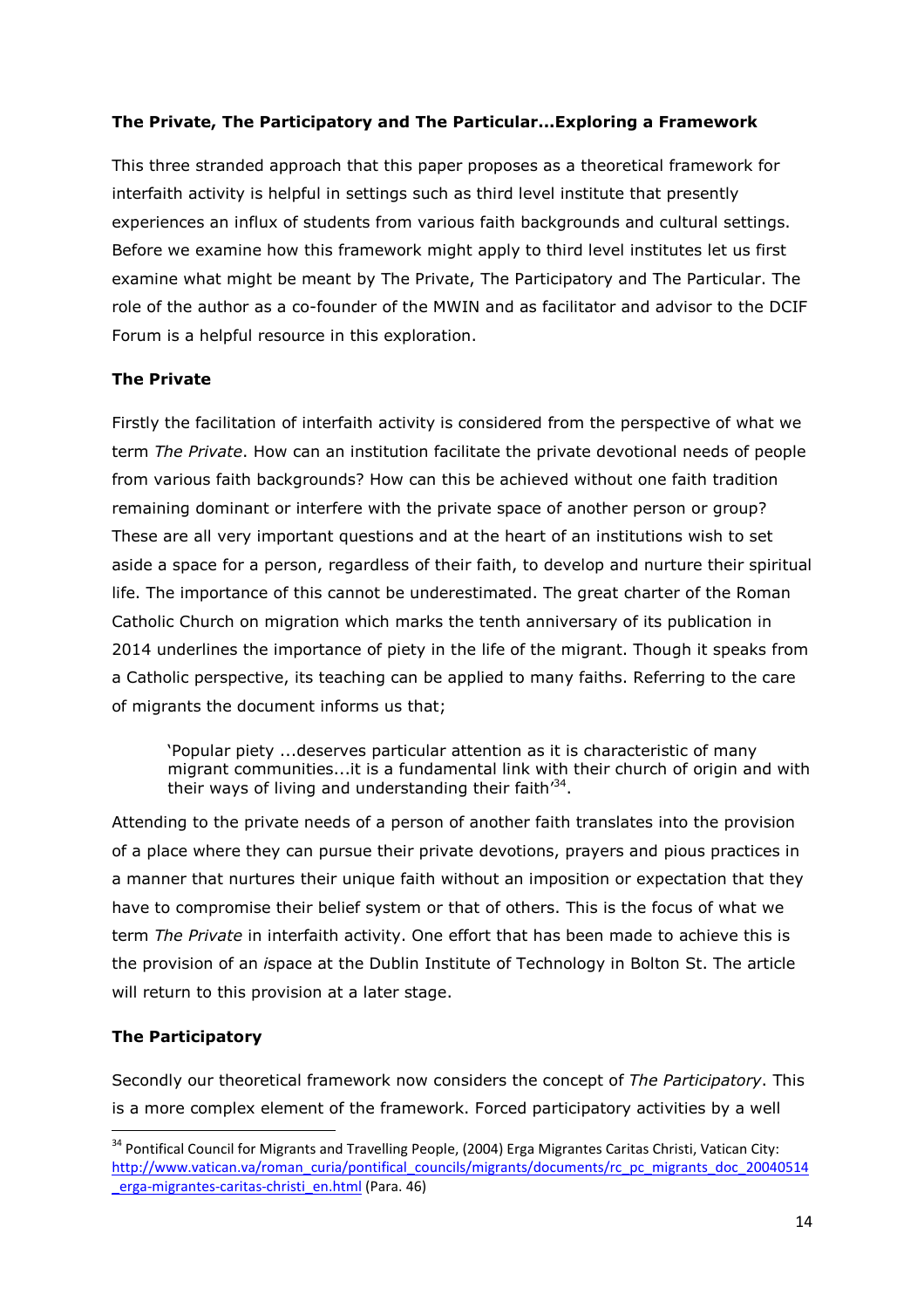intentioned third party can impinge on the private belief system of members of different faiths. Forced participation can cause hurt, offense and even cultivate feelings of racism and discrimination. At another level, some members of an interfaith group may believe that all are one; however this perspective may not be shared by all in the same group. Sikhs and Bahia's for instance have little problem in believing that we all worship the one God whereas others may not share this same tenet of faith. These underlying beliefs beg the question can interfaith groups be participatory especially when there may be a myriad of belief systems that may even appear to be in conflict? The answer is that there can be plenty of participatory activites if due regard is paid to various sensitivities.

There are a range of activities common to most if not all faiths, these include, pilgrimage, fasting, meditation and desire for peace among peoples. Furthermore there is a difference between praying together and meeting together to pray. The first of these is difficult as prayer chosen by one group may be offensive to another. However there are prayers which are acceptable to most faith groups. For example when Pope John Paul II called for an International World Day of Prayer in Assisi in 1986 those of the one hundred and sixty religious leaders who gathered shared the text of the Prayer of Saint Francis of Assisi. In most instances public interfaith prayer involves giving each faith tradition time to prayer their prayers in the presence of their brothers and sisters from other faiths. As in most activites but especially in interfaith activity, in order to develop good participatory structures, it is necessary to cultivate healthy consultations and systems of dialogue to ensure that there is due regard to those involved in the group. To assist in this regard both the MWIF and the DCIF have vision statements which all members sign up to<sup>35</sup>. Basically membership is decided on the basis of a person's or a group's willingness to accept the norms and principles of the vision statement. This exercise cultivates a basis for participatory activities from which other activites grow. It is worth noting that most antagonism with regard to views on participation of various religious groups in society in ventures of faith arises from well meaning secularists and not necessarily from faith groups different to their own. The topic arising from this is to what degree all those who espouse a strictly humanist or atheistic outlook can participate in interfaith groups and activities. This is a complex topic that deserves further research in it's own right.

#### The Particular

 $\overline{\phantom{0}}$ 

Thirdly and finally, how can interfaith activity cultivate The Particular aspects of an individual or group faith while involved in interfaith activity? It is worth noting that the

<sup>&</sup>lt;sup>35</sup> For details see http://www.dublincityinterfaithforum.org/resources/ and http://www.midwestinterfaith.org/about\_us.php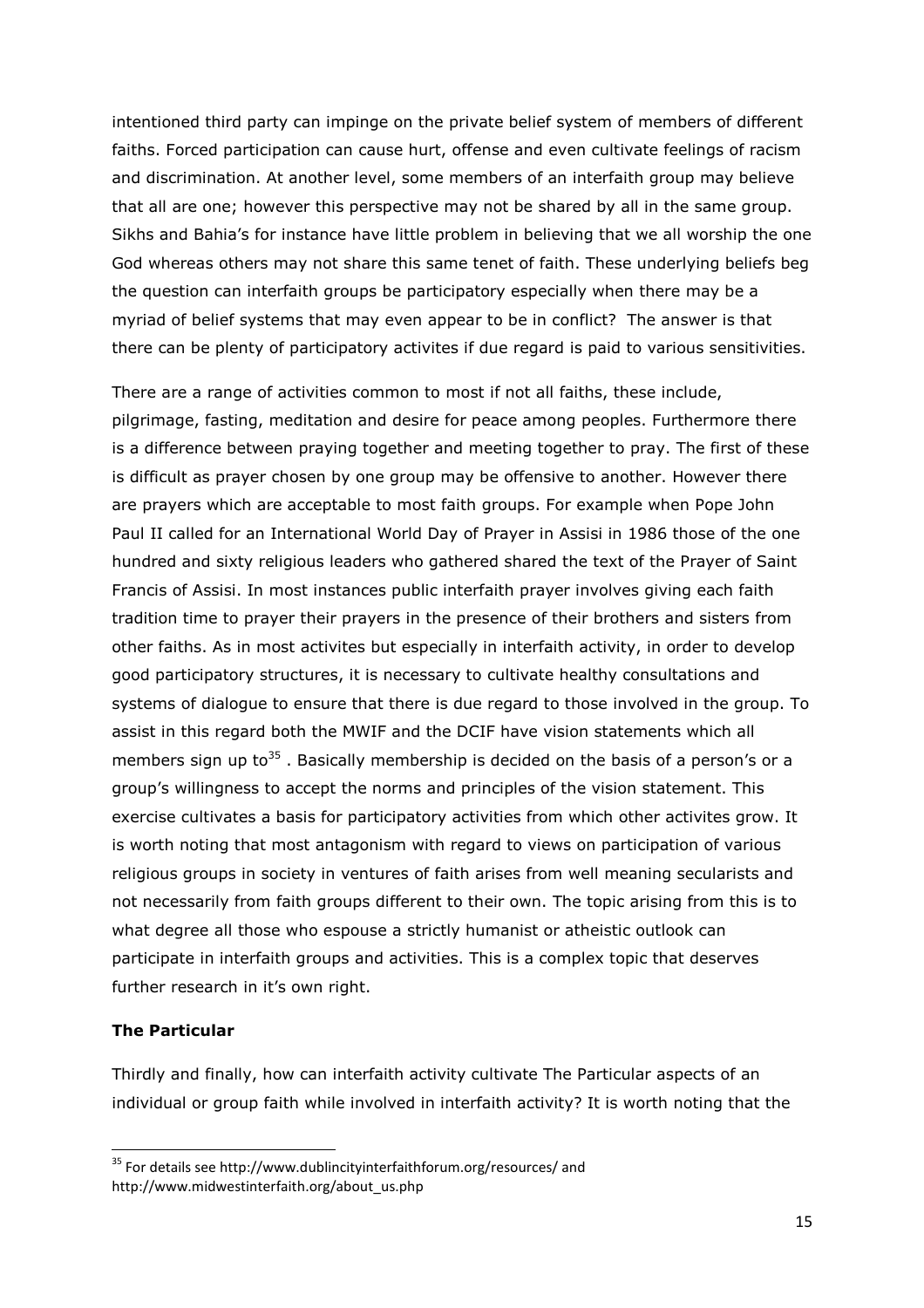particular manifestations of a persons or groups religious tradition cannot be expected to be manifested in the private domain alone; public recognition and display of a particular aspect of a person religious tradition appears to be significant. Experience within the MWIN and DCIF shows that the consideration of the particular elements of the various faiths other than one's own which rather than causing alienation, is precisely the element that deepens the bonds between the members of the group. Visit to one another's places of worship, invitations to and participation in the celebrations of the feasts of the various faith groups have proven to be an uplifting experience not only for those who visit and participate but also for those who extend the invitation. Furthermore one significant element of growth for DCIF in particular is involvement in facilitated discussions by the Forum members. These discussions take place in public settings, one of which included a meeting of The Council of Europe's Intercultural Cities Conference<sup>36</sup> hosted by Ireland as part of the European Presidency. These discussions ponder the emergence and effect of the particularities of member's faith traditions and systems and their impact on the members of the Forum individually and collectively. These facilitated dialogues often impinge upon comfort zones for the participants as they move a person from their own belief system causing the participants to reflect on the commonality and diversity within and among the group.

This overview of the theoretical framework helps those who are interested in the provision of resources for interfaith groups and for those who wish to encourage interfaith activity. The categories of The Private, The Participatory and The Particular may be used individually to meet the needs of people or elements of all three may be incorporated into interfaith activity and provision. An example as to the usefulness of the framework will be examined now in the response made to interfaith needs in a third level college of technology in Dublin.

#### ...ispace...

 $\overline{\phantom{0}}$ 

Bolton Street College is part of the Dublin Institute of Technology and is located on the North side of the city close to the city centre. The college has approximately five thousand students comprised mostly of members of the College of Engineering and Built Environment with a small number of apprentices. Recent years has seen a growth in the numbers of Erasmus students from various European countries and other international students from many countries including those of a largely Muslim background. The chaplain observed that many Muslim students were seeking out empty classrooms at prayer time, often disturbing those who were waiting to use the classroom for college

<sup>&</sup>lt;sup>36</sup> For details of the work of the Intercultural Cities Conference see

http://www.dublincityinterfaithforum.org/event/26/dcif-seminar-at-intercultural-cities-conference.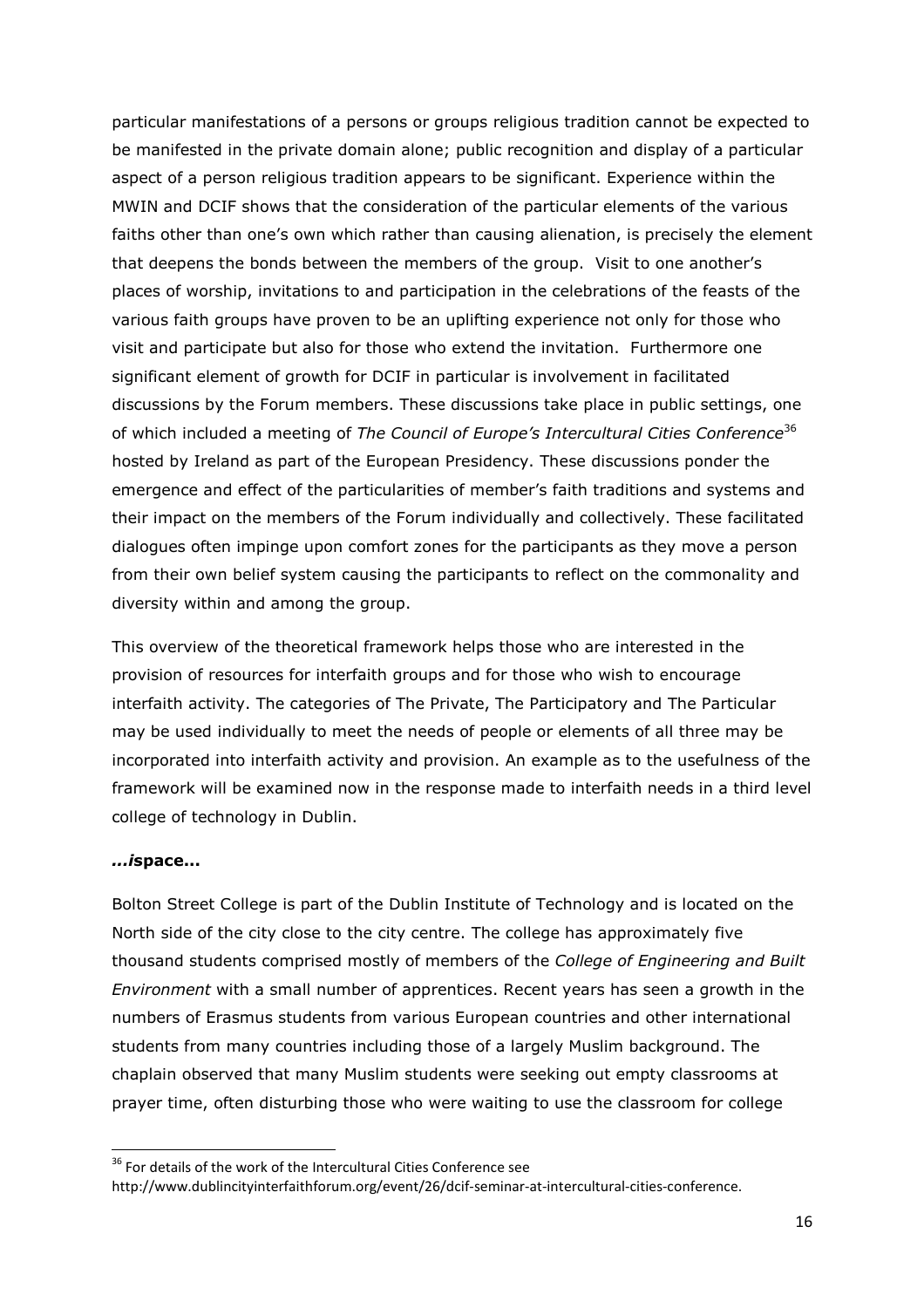activities. The students themselves were uncomfortable when they were disturbed at prayer. Many other students were using classrooms for meditation or 'headspace' as practises of mediation and mindfulness are now encouraged to offset mental health issues experienced by young adults.

The chaplain put in a request for a room to be set aside as a quiet room to be used by all students and staff. The dominant ethos of the room was that of a quiet, meditative space. A room was allocated and as requested it was adjacent to bathrooms as some faiths require washing facilities before they enter their prayer space. The chaplain developed a number of protocols for the space which prove helpful to the variety of people who use the room. The room was named the ispace highlighting in contemporary terminology that this was a space for individuals to use. The protocols are posted on the door of the room and on the inside wall and are as follows: ispace, Room 143 is designated as a quiet room for staff and students. It can be used for prayer, reflection and meditation; please contribute to the atmosphere in ispace by refraining from talking; please be respectful when entering and leaving ispace; ispace is open during college hours and will close thirty minutes before the college closes (9.30pm Mon –Thurs and 5.30 on other college days and during holidays);the only literature and items permitted in ispace are items that are core to the worship of those who use the room; these items are to be placed in the lockers provided when not in use. All other literature and items will be removed; those who use ispace are asked to promote tolerance between people of all beliefs; if any issues arises regarding the use of the room please inform the chaplain in room 254 or the Student's Union Office; please return all items (including chairs) to their designated place when you leave the room; under no circumstances is the door to be locked from the inside.

The ispace is proving very popular and is meeting the needs of all without being invasive to anyone. The name has caught on and the room is referred to in terms of its name rather than it's number. The room is furnished with chairs, cushions and standard office partitions offering a degree of privacy to those using the room. It is intended to fit the room with shelving which contain separate spaces for items that are core to the various faith traditions and belief systems. These items will be used by individuals as they require, returning them to the allocated space afterwards. In terms of the framework the ispace works within the first category namely 'private'. It does not seek to encourage 'participation' among faiths, groups or individuals nor does it in any way seek to engage individuals with the 'particular' elements of another faith system. Providing a space that encourages 'participation' and elements of the 'particular' of different faiths while not being offensive to the private space of those who use the room is difficult. In order for such a space to be effective a lot of discussion, engagement and agreement would need